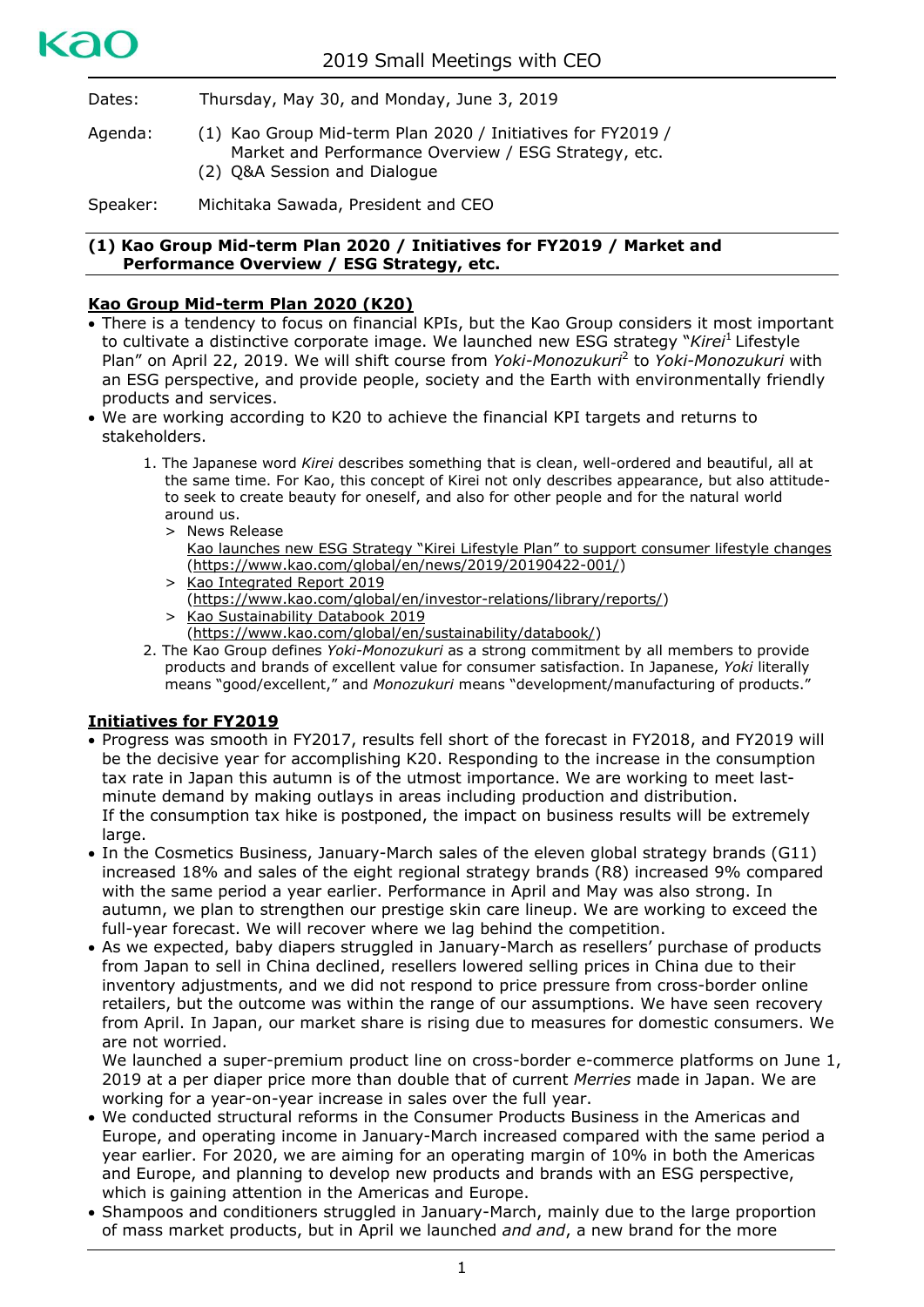diverse and fragmented small mass market in Japan, and in the second half we will launch new and improved products and conduct effective marketing for the small mass market. We will focus on profits. Since we have still not been able to make a full rollout in Asia, global growth will take more time.

- In the Chemical Business, we expect sales to continue to decline due to the drop in prices of natural fats and oils, but we aim to set a new record high for operating income for the year by shifting to higher-value-added products.
- We are working on technology innovations, and launched *Attack ZERO* concentrated liquid laundry detergent, which contains our newly developed surfactant Bio IOS. We also plan to commercialize Fine Fiber technology by the end of the year. We will address the issue of plastic waste, including marine plastic waste, with Package RecyCreation.
- From our new business projects, we plan to launch new products during the year in the intersection of the fields of cleanliness, beauty and health. Although sales and profits will not be large in the current fiscal year, we will cultivate them to be our third mainstay area, making a significant social contribution.
- We announced our ESG strategy. We will work for *Yoki-Monozukuri* centered on ESG.

# **Household and Personal Care Products and Cosmetics Markets in Japan**

- In January-March, the household and personal care products market grew 5 percentage points compared with the same period a year earlier according to consumer purchasing survey data (SCI<sup>3</sup>) and 3 percentage points according to retail point-of-sales data (SRI<sup>3</sup>).
- In January-March, the cosmetics market remained flat compared with the same period a year earlier according to consumer purchasing survey data (SLI<sup>3</sup>). The market shrank 2 percentage points according to retail point-of-sales data (SRI), which covers only about 30% of the cosmetics market, mainly drugstores and supermarkets, but does not include department store data. This was likely due to the substantial increase in inbound demand for sunscreen products in the previous year.
- In April, the cosmetics market shrank 7 percentage points according to retail point-of-sales data (SRI). Compared with the same month a year earlier, the sunscreen products market increased 116% in March 2018 and 47% in April 2018, and decreased 41% in March 2019 and 33% in April 2019.
- For skin care cosmetics, the market has been weak in 2019, rebounding from strong sales of anti-wrinkle products in 2018.
- We do not see worsening business confidence.

3. SRI, SCI, SLI: Point-of-sale and consumer monitor data by INTAGE Inc.

## **Forecast of Consolidated Operating Results for FY2019**

- In the first quarter, operating income decreased 1.2 billion yen due to the impact of baby diapers sold to consumers in China.
- In the second quarter, we intend to recover the decrease in first-quarter operating income. We have been proceeding as planned in April and May.
- In the third quarter, we expect a significant increase in operating income from capturing lastminute demand before the consumption tax rate hike. We aim for operating income of 225.0 billion yen for the full fiscal year.

## **Highlights**

- Selected as one of the "World's Most Ethical Companies" for the 13th consecutive year Kao is the only Japanese company to be selected all 13 times. It is the embodiment of the corporate philosophy of Integrity we have put into practice. Selection has been set as a KPI for executive officers of Kao.
- Received first place overall ranking and first place in the diversity promotion category of *Nikkei Woman* magazine's "100 Best Companies Where Women Actively Take Part" for 2019 Our ratio of female employees in Japan was 51% in 2018. The ratio of female managers was 18% in Japan, 48% outside Japan, and 27% globally. In 2019, we appointed a woman to the position of Outside Director and another to the position of Audit & Supervisory Board Member. In the Cosmetics Business, the presidents of two beauty counseling specialist companies are women.

Kao established the Nagase Housework Science Laboratory 85 years ago in 1934, and women have been playing an active role. We began recruiting female university graduates in the 1970s, and expanded employment opportunities for female graduates in the 1980s.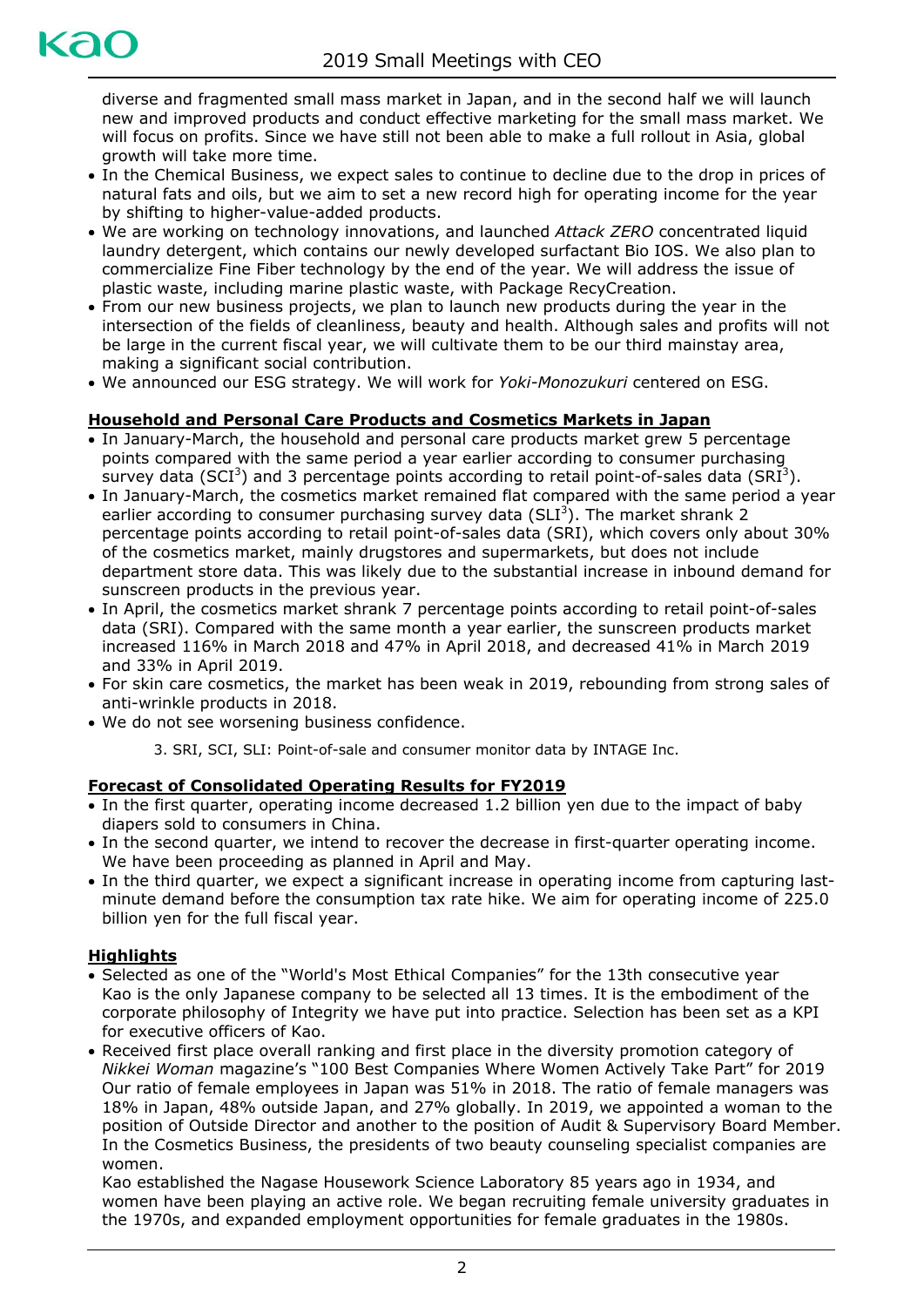Keeping pace with the enforcement of Japan's Equal Employment Opportunity Law, in 1990 we established functions for promoting women's participation and advancement in the workplace, and appointed our first female vice president. The following year, we introduced the "*Merries* Time System" (named after Kao's baby diapers brand) to promote childcare leave, shorter working hours and an improved corporate climate.

In 2000, we began initiatives to promote equal partnerships and respect for diversity. In 2006, we began an initiative to support childcare by male employees; now the male paternity leave rate is nearly 50% in Japan, and we encourage all eligible employees to take childcare leave. In 2008, we enhanced nursing care support, and in 2014, the President and CEO exchanged views with women and seniors globally at Roundtable Meetings with the aim of revitalizing human resources. In 2016, the D&I (Diversity and Inclusion) Department was established, and the female vice president continues to work to promote diversity. We want to continue these initiatives.

Formulated Kao's ESG strategy "Kirei Lifestyle Plan"

Our social, natural and management environment is changing faster and more substantially than ever, and we believe that only technology innovation can respond to these changes and drive change. Kao is a technology innovation company.

However, there are two sides to technology innovation, and the negative side has meant sacrifices for people, society and the Earth, such as global warming due to CO2 emissions from the use of fossil fuels and the problem of plastic waste. We have entered an age in which taking advantage of the positive side of technology innovation requires simultaneously understanding and responding to this negative side—in other words, initiatives for ESG. We aim to be a company that proposes technology innovations that shift from *Yoki-Monozukuri* to *Yoki-Monozukuri* with an ESG perspective. This is the core of Kao's corporate philosophy, and it comprises the following three points.

- 1) Enhance our ability to innovate using technology
- 2) Respond to the negative aspects of technology innovation
- 3) Understand and thoroughly adhere to our underlying corporate philosophy

ESG initiatives can also lead to short-term profits for companies if they lead the way. We want you to understand that even though it may take time, Kao aims for profitable growth by achieving increases in sales and profit while investing a considerable portion of that profit in ESG. We want to have dialogue with our shareholders and investors not just about sales and profit, but also about our ESG initiatives.

Based on the key corporate message "Kirei—Making Life Beautiful," our ESG strategy proposes the Kirei Lifestyle from the perspective of consumers, and sets forth our commitments to people, society and the Earth, 19 leadership actions (priority themes) and medium-to-long-term targets. ESG will be an important point in the next mid-term plan. We intend to step up our KPIs for ESG.

As chairman of the Clean Ocean Material Alliance (CLOMA), which was established by the Ministry of Economy, Trade and Industry, I would like to review the recycling system and respond in a way that considers not only characteristics such as the degradability of plastic but also total environmental impact, including energy required for production.

Contributing to society is the foundation of ESG, which results in sustainable profitable growth that, in turn, leads to returns to stakeholders.

Technology innovation

Bio IOS, the surfactant in *Attack ZERO*, is a sustainable base material made using the residue of pressed palm oil from the fruit of the oil palm. *Attack ZERO* requires very little rinsing and removes stubborn stains with its strong cleaning power, so the amount of fabric softener can also be reduced.

We want to cultivate *Attack ZERO* over the next 2-3 years by promoting it from a different angle that includes the ESG perspective, so that its merits can be understood.

We will consider the negative aspects of technology innovation and respond with innovations such as Bio IOS and new containers from Package RecyCreation.

## **(2) Summary of Q&A Session and Dialogue**

**My impression is that Kao has made a major change in course toward ESG management, but aside from executive officers whose compensation is partly linked**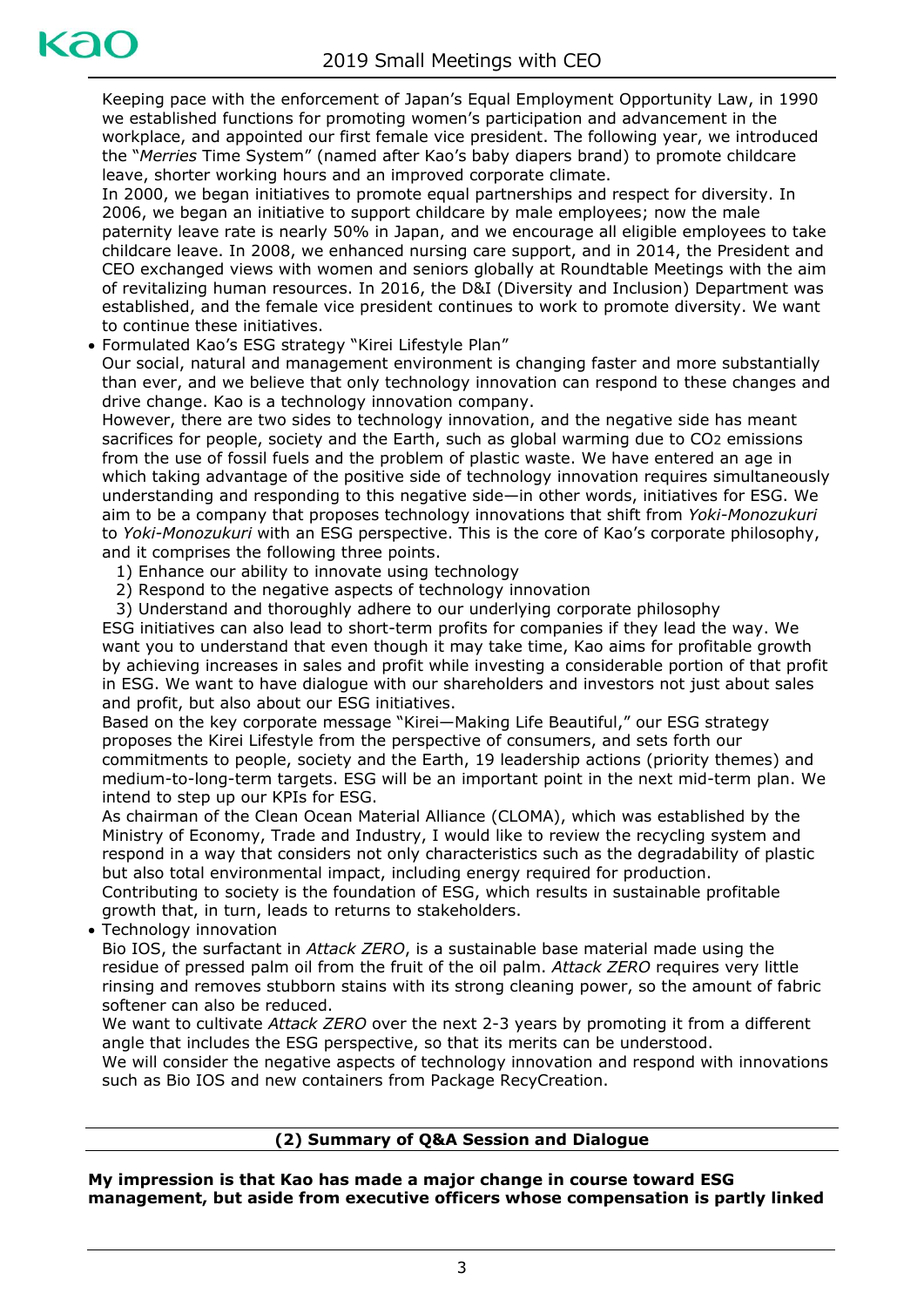## **to sustainability indicators, how pervasive is this ESG approach among employees at the vice president level and below?**

Inside the company, management is actively disseminating information on ESG management in various settings including our intranet, and Kao Group members are becoming more aware of ESG. In the first half of our 2019 Integrated Report, we also explain what Kao aims for, and at the ESG Promotion Meeting the general managers of business and functional departments discuss the 19 leadership actions of our ESG strategy. We also want to tackle things we could not do before because of the high cost.

#### **How will you communicate your shift toward ESG management to consumers? Will you tell them that Kao is changing its products because society must change, and therefore they should use your products? Or will you promote the spread of products with an ESG perspective before consumers are aware of ESG?**

We want our message to be understandable to consumers. For example, *Men's Bioré ONE* is a cleanser that can be used to wash hair, face and body using a new surfactant that doesn't dry out hair but also does not leave skin feeling oily. Combining shampoo, facial cleanser and body wash all in one product allowed us to reduce the amount of plastic used. Rather than using previous methods of communication, we want to promote products from an ESG perspective by providing specific information that makes sense to consumers.

#### **What kind of organization and process do you have for making judgements about investments in cases where the return on investment in ESG will not come until after the term of office of the executive officers who are making the decision?**

To give an example, when creating a brand with an ESG perspective, it may take time to realize a return on investment. So, the ESG Committee, which is chaired by the President and CEO, will make strategic expenditures for the first one or two years, and then the relevant business department will take responsibility for making investment decisions using EVA. The strategic expenditures will allow us to make and realize a return on investments that we could not make before.

The problem of waste plastic is becoming a hot topic in society, so the timing is good for this kind of initiative. We are also conducting public relations activities.

## **How will you account for those strategic expenditures?**

They will be accounted for as research and development expenses or other expenses, but we will internally manage ESG investments separately from conventional investments so that we understand the results.

By doing so, even if the cost of a product doubles due to the use of bioplastics, for example, we want to invest decisively and take the time to communicate information to consumers to gain their understanding.

#### **Is my understanding correct that you will work for ESG confident that your investments will lead to business growth?**

Business growth is premised on contributing to society. If we lose this perspective, the result will be nothing more than social contribution activities. If we do not get consumers to understand that we benefit society, they will not buy our products, and our business will not grow, so we will start with countries and regions that are highly attuned to ESG. For example, in the United Kingdom, the Ellen MacArthur Foundation has been working on marine plastic countermeasures for some time, so the level of awareness there is high. Sophisticated efforts are required, but we have greater expectations for business growth from ESG investment there than in Japan.

#### **If your ESG initiatives are too far ahead of consumers' awareness, consumers won't go along with them, will they? Have you set a time frame?**

Our ESG strategy "Kirei Lifestyle Plan" sets medium-to-long-term goals for 19 leadership actions that we aim to achieve by 2025 and 2030. We want to be a half-step ahead in taking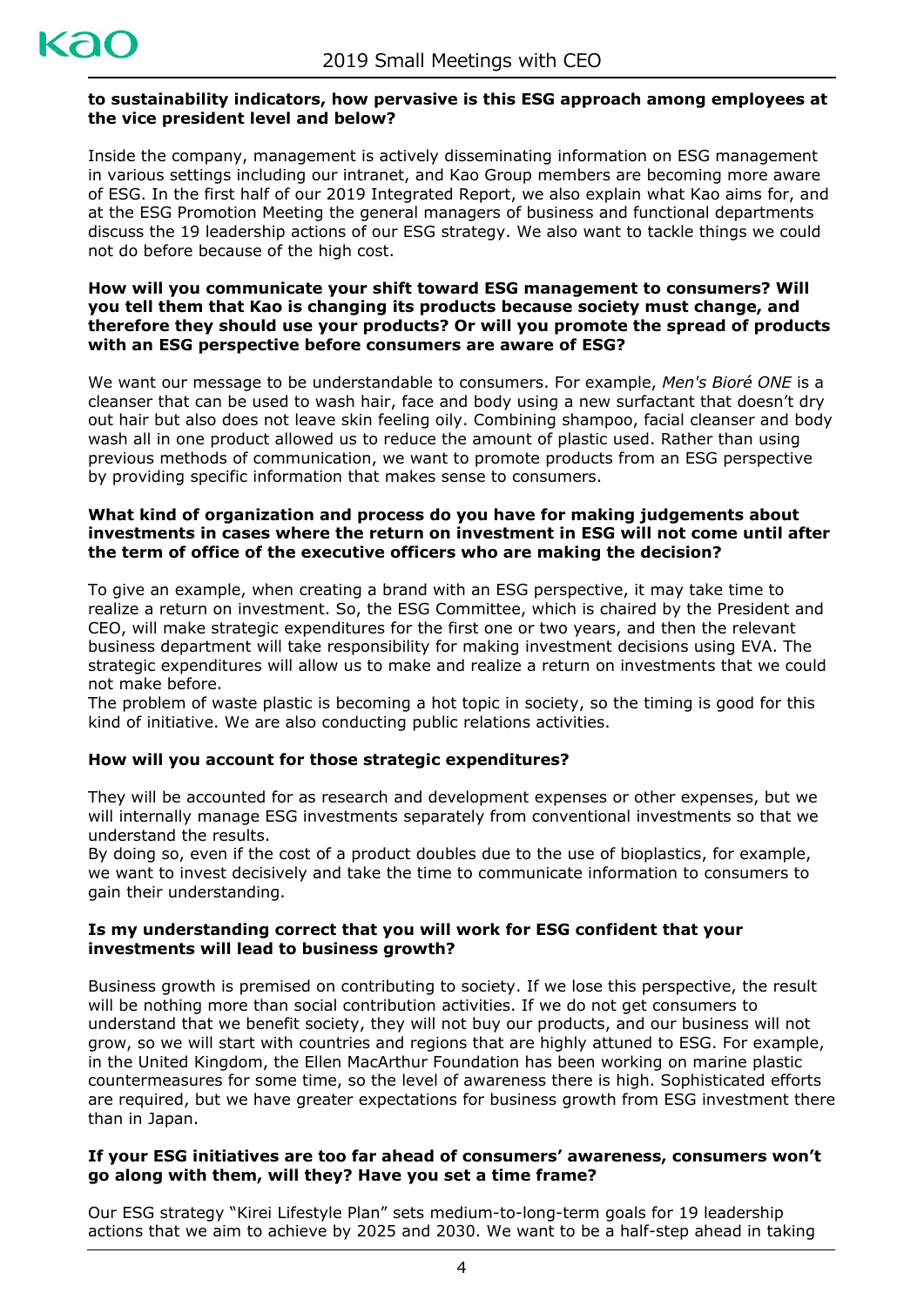

on issues such as global warming and plastic waste at a time when concerns are high, and communicate information to gain consumer understanding. We want to propose the Kirei Lifestyle with concepts from the consumer's point of view that are unique to Kao so that consumers have a real sense of what we are doing and go along with us. Consequently, we intend to substantially change our methods of communication.

#### **What is the risk that your plan for generating profits by developing new products from an ESG perspective ahead of your competitors does not go well? What are your thoughts on ESG initiatives outside Japan?**

ESG initiatives are appreciated when they are conducted in a way that consumers can easily understand and accept in their daily lives. There is a risk of lowering the targets because we cannot achieve the KPI of the 19 leadership actions. In the past, we have failed to reach ambitious targets for CO2 reduction. There are many things that cannot be achieved without technology innovation, but we will work to make them possible. Fundamental research, for which we have been allocating half of our research and development expenditures, will be important.

As for examples of ESG initiatives outside Japan, we would like to start our rollout of new plastic containers from Package RecyCreation in the Americas and Europe. Companies in Japan have developed technologies and cooperated to reduce the amount of plastic they use with refill products. We want to communicate these strengths developed in Japan to the Americas and Europe and combine them with our global strengths in the Americas and Europe to go forward in a borderless fashion.

**I understand your course of action—you strengthen your brands with an ESG perspective, consumers recognize their value, your business grows, and Kao increases its presence—but is Kao the only company that can demonstrate these strengths?**

**Even if you are the first to launch ESG products in the Americas and Europe, won't your global competitors conduct large-scale rollouts later on to gain presence? Can you create a framework for enabling Kao to gain a greater presence and profits?**

The key will be the extent to which we make technology innovations that other companies are unable to achieve. At a certain stage, we will open our patents so other companies can use them. Even if we launch ESG products on a small scale, I think it will send a strong message. We want to consider making contributions to society in fields such as medical care, not just household and personal care products and cosmetics. Through advances in technology, we will create the third pillar of our operations with an ESG perspective. If we take the lead, we can be of great service to society and contribute significantly to business growth. We want to show you some examples of how we can achieve business growth with technology innovation with an ESG perspective.

#### **I get the impression that your ESG initiatives will significantly change the way you procure raw materials and energy, but can Kao do that on its own? Do you source from multiple companies or collaborate with other industries?**

We cannot do it alone. It will require interchange that creates global synergies, such as coordination between Kao's technologies and its supplier's technologies and raw materials. It will also require technology innovations that absorb climatic and seasonal fluctuations in prices of natural oils and fats and other products.

## **As an investor, I want to focus on both ESG and ROE. Kao is in good financial condition, so if you make early investments in ESG, can I expect you to also be able to maintain good ROE at the same time?**

Our ROE target for FY2030 is 20%, but our ESG initiatives will take us down a different path to reaching it. We will continue to increase sales and profits, and we intend for ROE to grow over a period of 5 to 10 years, even if it declines temporarily. When formulating the next mid-term plan, we want to establish an indicator that lets investors know that the company is growing sustainably.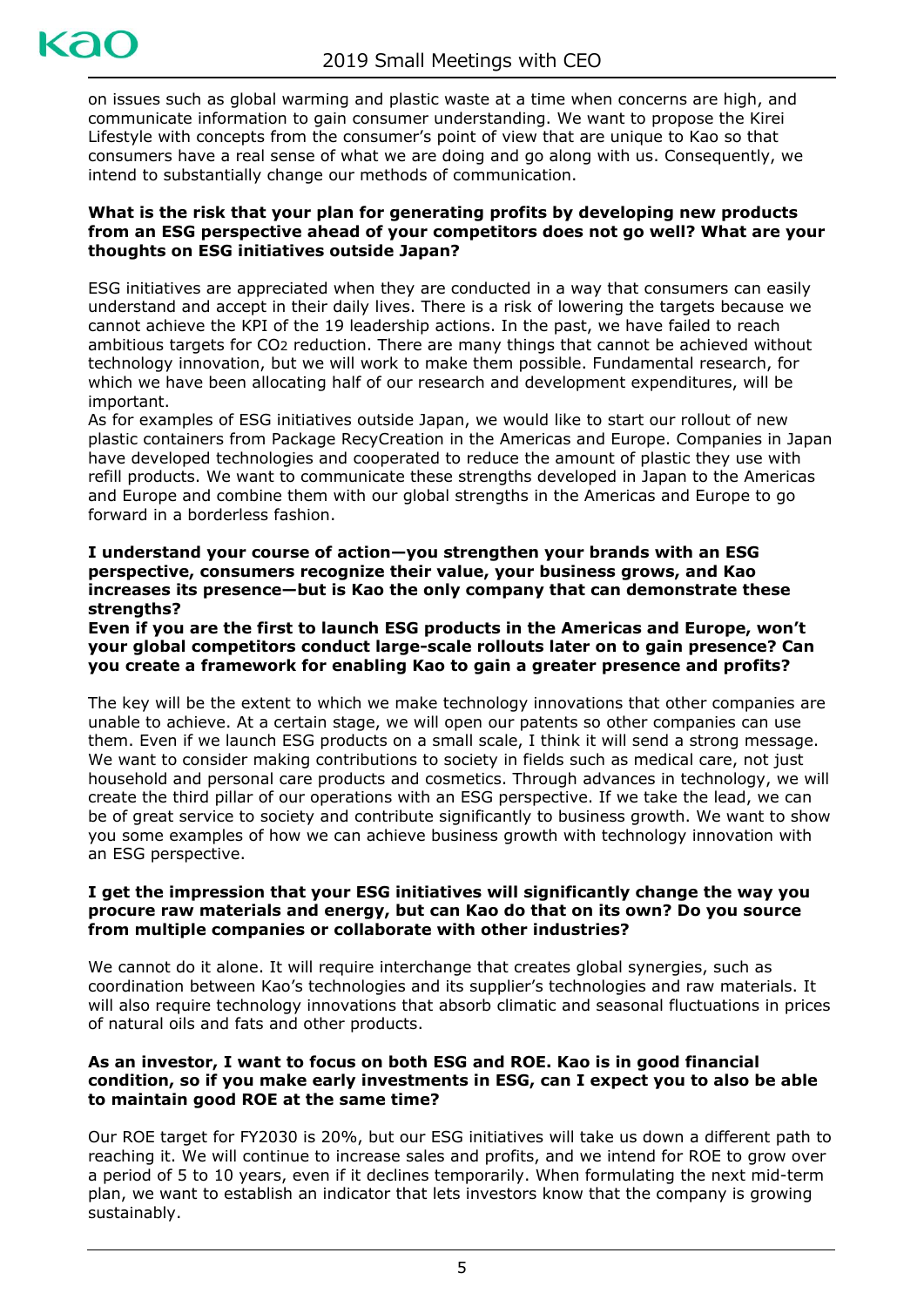

## **What are your thoughts on the risk of climate change?**

If consumer lifestyles change due to climate change, our offerings to them will also change. For example, if the volume of sanitary napkin and baby diaper waste is too large, it cannot be incinerated, or if the problem of illegal dumping gains attention, the number of consumers who wash and reuse cloth items rather than using disposable products will increase. If this happens, our business environment will change. It will be essential to anticipate changes in lifestyles and make offerings ahead of time.

#### **Your ESG strategy proposes the Kirei Lifestyle from the perspective of consumers. Do you have some existing products that do not fit in and will they be discontinued in the future? Will you be able to cut costs that way?**

There are some that will, and some for which costs will increase due to measures we were previously not able to carry out in consideration of sales and profit. The ESG Committee will make specific decisions about cases that are not sufficiently addressed by the 19 leadership actions.

For example, previously we created special promotional items to increase sales and disposed of the returns we received, but in the future we will reduce waste by producing them in limited quantities so that they sell out.

#### **Outside Japan, companies do not have an Audit & Supervisory Board system, so in discussions with asset owners, they may question whether corporate governance is sufficient in case you have an Audit & Supervisory Board. How do you explain this to non-Japanese investors?**

The effectiveness of corporate governance is important, and I think that each company should use the framework that suits it best. At Kao, although Audit & Supervisory Board Members have no voting rights, they freely express their opinion at Board of Directors meetings, and the Directors take those opinions seriously and conduct full discussions. We think that in a company with an Audit & Supervisory Board, the full-time members can grasp the situation inside the company to conduct effective audits in cooperation with the outside members. To enhance the effectiveness of corporate governance, we should change the system as circumstances change.

#### **What capabilities does Kao's next president require? What are the criteria for selection?**

The qualities and abilities required are being discussed by the Committee for the Examination of Nominees for Directors, which consists of Outside Directors and Outside Audit & Supervisory Board Members.

It met three times last year and twice so far this year. I attend meetings when requested and give my opinion.

The most appropriate person to become the next president is, in short, someone who can realize ESG management that will be able to support Kao in 2025 and in 2030. At the very least, we require someone who understands and can embody our corporate philosophy, which is centered on ESG, to lead all the members of the Kao Group, and who understands technology innovation, since it is linked with ESG, to motivate others. In addition, we need someone who can both maximize the use of our assets and minimize problems as much as possible when they arise. Someone with good luck.

I am telling the committee what I personally think, but I don't know who will be the next president, or when the appointment will be. It will be discussed by the Board of Directors. At the General Meeting of Shareholders, the independent Outside Directors who chair the Committee for the Examination of Nominees for Directors and the Compensation Advisory Committee explains what is being discussed at each of the committees.

#### **What was the purpose of putting you in charge of human capital development? What direction will you take, and what would you like to change?**

I would like to change the way we have done things so far by thinking about our frameworks and operations from the perspective of our employees, rather than the perspective of the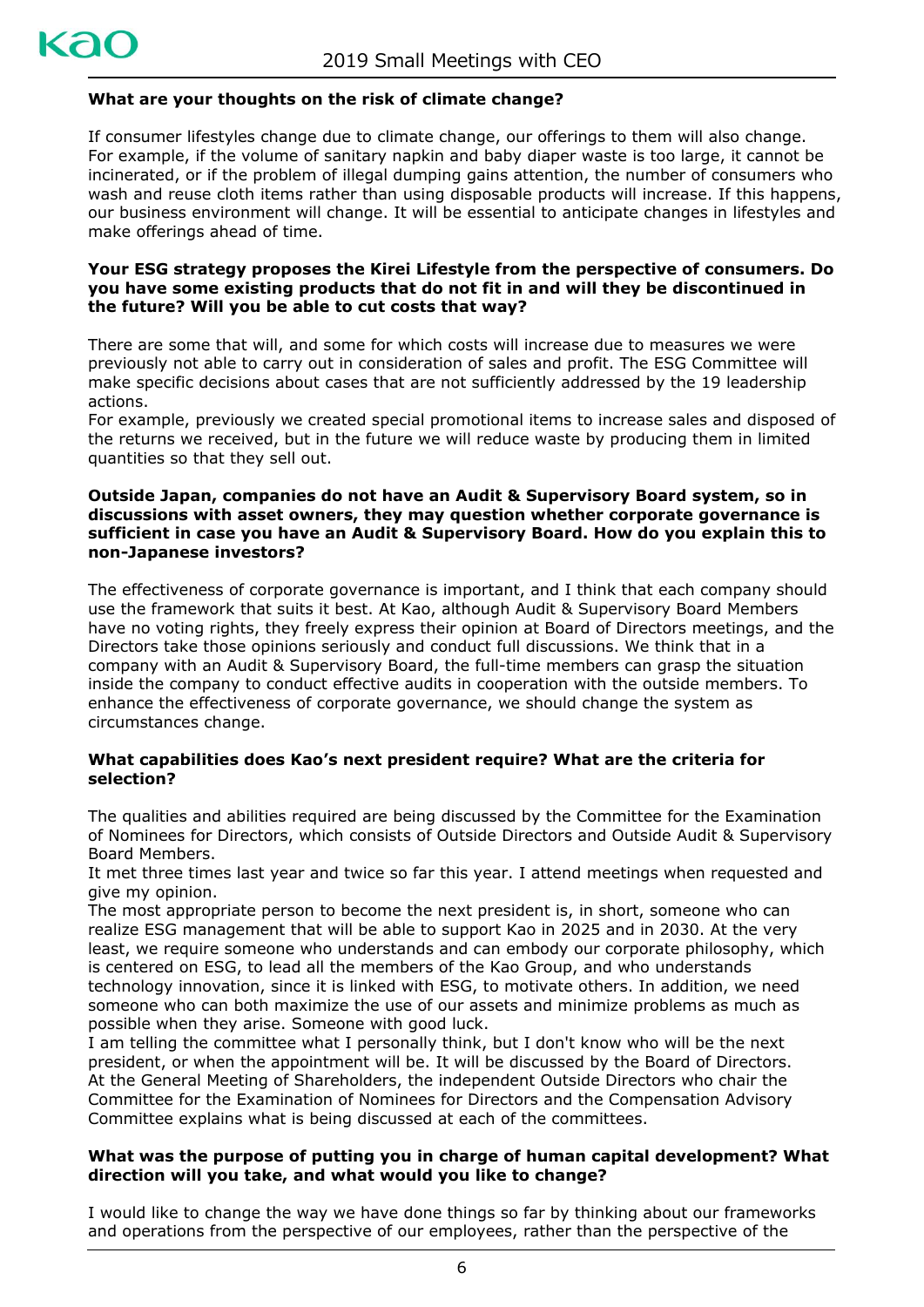

Human Capital Development Division. I will take a year to review recruiting, evaluation, compensation and other matters.

For example, are we employing diverse human capital by screening through employment interviews? How should we view recommendations from schools? Are we hiring the people who want to work at Kao? I would like to reduce inefficiencies, improve efficiency and hire more diverse human capital.

Even in a results-oriented approach, isn't the burden too great due to an overly elaborate system? I want to simplify procedures and emphasize feedback from evaluations. I want to invest in energizing our human capital, which is the lifeblood of the company.

# **Why aren't you worried about baby diapers in China?**

For baby diapers, we are carrying out a plan for the *Merries* brand that looks 10 years ahead. We are not considering the mass market, which consists of the mid and low-price segments. *Merries* currently hold the top share in China at 13-15%, according to data from The Nielsen Company, and when we make improvements to offer a better product, consumers can notice the quality. From the absorbents to the surface and outer materials, we are developing technologies aiming for the world's best diapers that are gentle on the skin and highly breathable, and in June we launched a super-premium product line for China.

In 2018, the number of births in China was 15.23 million. In Japan, it was 920,000, so China remains a large market. Prices have dropped substantially due to the impact of products resold from Japan. Therefore, from now on we intend to promote products based on their added value.

Looking at it over the medium-to-long term, we are not worried.

The Human Health Care Business is aiming for year-on-year increases in sales and operating income for the full year.

#### **Can your baby diapers take market share away from local manufacturers in China? You focus on the high-price segment and you don't deal with the low-price segment, do you?**

In the future, we want our products for the mass market that are currently being produced at the Hefei Plant in China to be higher-value-added products, regardless of whether we make them in China, in Japan or in another country. With an ESG perspective, we will expand globally by aiming for the premium niche for sanitary napkins as well as for baby diapers.

## **Will you enter new markets for sanitary napkin in the future?**

We will increase sales of sanitary napkins in countries in Asia where our market share is low. Our market share is high in Japan and exceeds 30% in Indonesia and Thailand. However, in the areas of China where we operate (Shanghai, Beijing and the Pearl River Delta) our share is 13-14% (about 4% for all of China, including e-commerce) and our share in Vietnam is still low, so we aim to grow by introducing high-value-added products. We are not thinking about entering the Americas or Europe anytime soon.

#### **In China, there appears to be polarization between products that consumers will buy even if the price is high and products where they will settle for a lower-priced option. Aren't baby diapers considered to be the latter type of product?**

In China, even low-priced baby diapers have improved in quality, and now few products cause rashes when they are worn, but Kao has used its high level of technology to develop products where consumers can clearly notice differences in areas such as feel and fit. We want to communicate more information on topics such as the problem of stress on the baby's belly caused by the tightness of pants-type diapers. We will emphasize that our diapers do not slide down even though they are not tight. We will make offerings for mothers who want good quality items for their babies.

#### **Compared with the previous time you personally oversaw a recovery in the baby diapers business, how difficult will it be to put the baby diaper business back on its feet again this time?**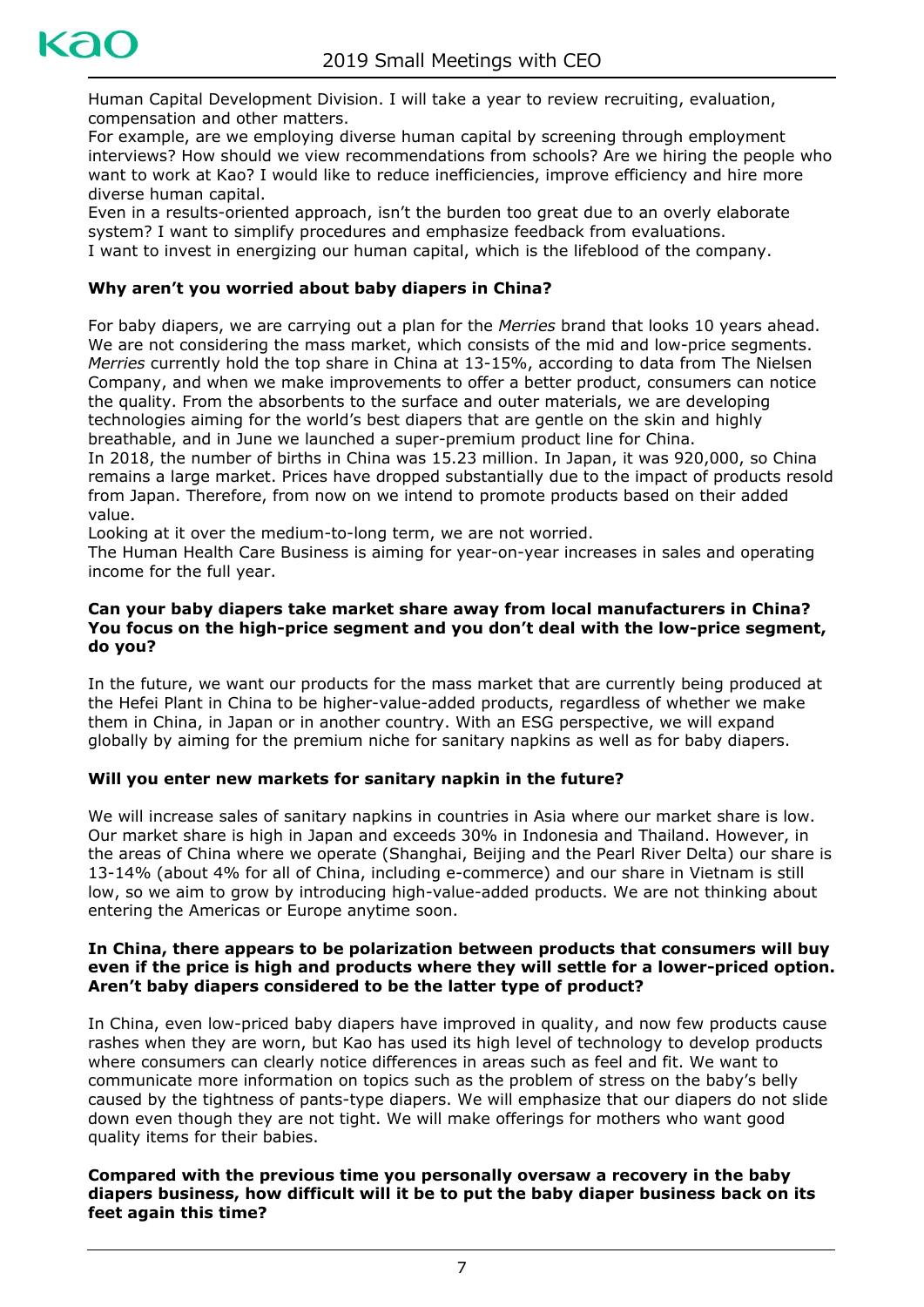

It will be more difficult this time. Previously, there were also issues to be solved in terms of quality, and our brand concept was out of sync, so we were able to stage a recovery by marshaling our technologies and thoroughly investigating how to make the product gentle on the skin. Now, the quality of baby diapers in the market has improved in both Japan and China. We intend to review what people ideally want from baby diapers in both countries and achieve it with our high-level technologies.

#### **Did you launch the new product in China because needs for baby diapers in China are significantly different from those in Japan?**

We thought that offering products tailored to the needs of Chinese consumers, rather than those made in Japan for Japanese consumers, would make them more likely to notice the quality. Of course, there are some aspects in common with products made for Japanese consumers, but just like with beauty care products, it is becoming necessary to meet finely diversified needs.

#### **Pants-type diapers seem to be making rapid inroads in China's baby diaper market. Kao has a large share in the tape-type diapers segment, so will you be able to respond?**

Pants-type *Merries* are also high quality, and we will expand sales.

#### **In China's baby diaper market, Japanese, European, American and local manufacturers are all working on high-value-added products and competition is fierce, so even if products are resold from Japan, isn't the supply from manufacturers becoming excessive? If each company continues an aggressive approach, won't the market become a red ocean?**

The level of technology is key. Improving baby diapers on the technological level is a good thing for the babies, so we want to compete well in technology development as a lead-in to India and other regions where the market is expanding, in addition to China. Long term, there is also the possibility of a rollout to Africa and the Middle East, or even to the Americas and Europe, with an ESG perspective.

Kao will become more competitive while contributing to society by making offerings with an ESG perspective that include cutting back on materials to reduce waste and making waste easier to incinerate through disposal methods that employ devices to reduce moisture after diapers are used. We want to work on waste disposal in cooperation with other companies both inside and outside our industry.

#### **Won't your current development system be unable to sufficiently handle addressing market needs, developing technologies, responding to regulations and proposing localized mechanisms for waste disposal?**

We will work jointly with the government. For example, China prohibits the import of waste plastic, and its environmental regulations are becoming stricter. Water shortages have also become a social problem in China, so we sell laundry detergents there that save water, and has been encouraging water conservation by conducting the Nationwide Cleanliness and Water-saving Initiatives every year jointly with the Center for Environmental Education and Communications, part of China's Ministry of Environmental Protection. Since last year, we have also been operating a booth at the China International Import Expo. In order to carry out the initiatives we propose using our technologies that are localized in China—and to meet regulations—we need to collaborate with the government. We will also consider cooperation with other companies to promote these initiatives more forcefully.

## **Are you planning to enter the adult incontinence products market in China?**

We are making preparations for China's adult incontinence products market because it is expected to be larger than the baby diaper market in the future. There are more elderly people in China than in Japan, but adult incontinence products are not as visible in stores or online as they are in Japan. We are investigating market conditions such as what people use at home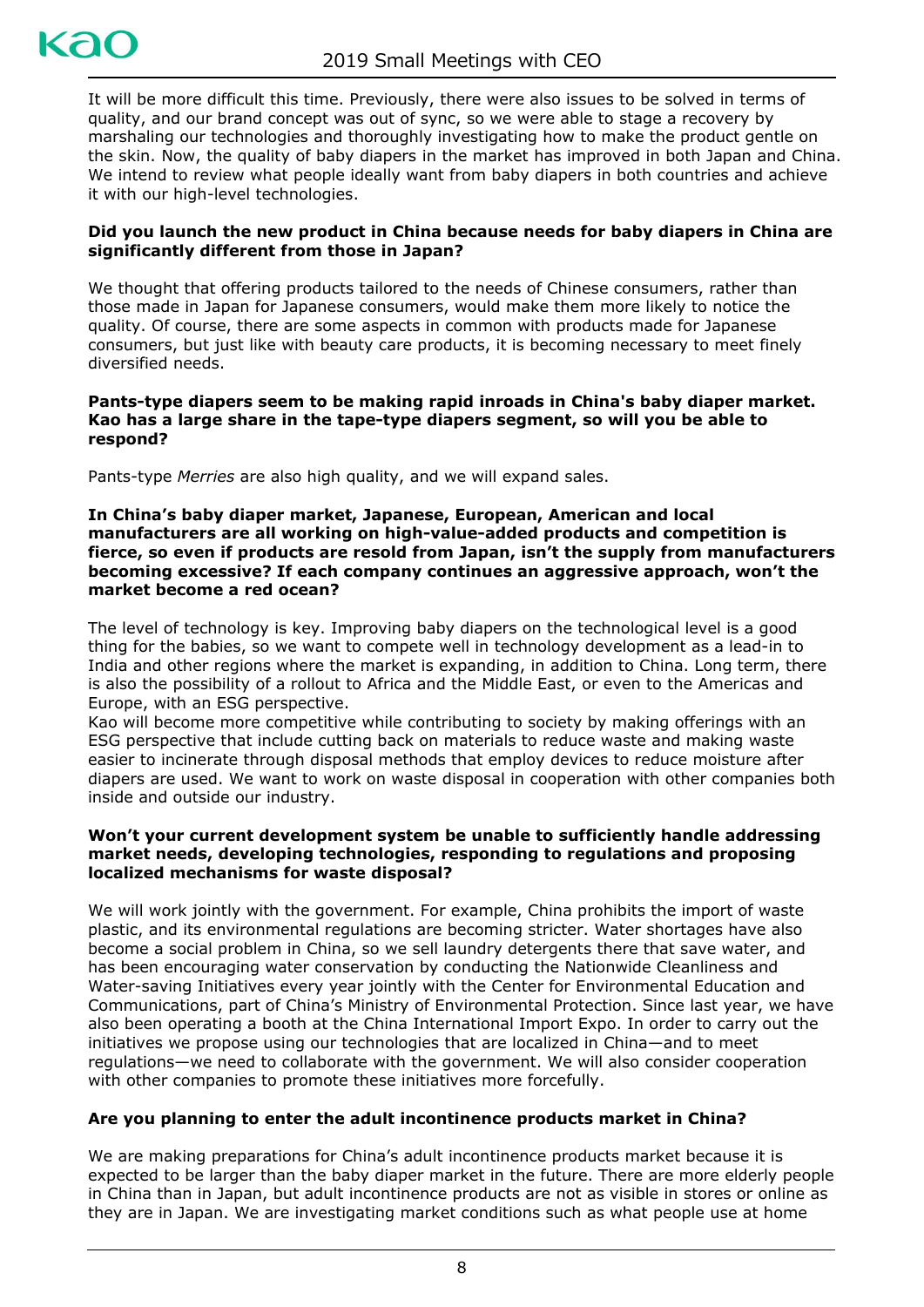

and in hospitals in urban and rural areas, and whether there is a general concept of such products for "active seniors," an area where Kao is strong.

#### **With the progress of Online Merges with Offline (OMO), when China and other countries in Asia have compiled digital data on consumer behavior, how will you respond in each country in order to understand the consumers there? What course are you plotting as an organization, what has already changed, and what investments have you made?**

We analyze consumer data from various angles. However, particularly in China, there are many aspects that are complicated from a Japanese perspective and that we still do not understand well, such as lifestyle differences between urban and rural areas and among the various classes.

## **There are cases of Japanese companies partnering with major retailers in China, both online and offline, to try to share information. What are your thoughts on that?**

For cosmetics, that kind of cooperation is possible because who is buying and what is selling are known to a certain extent, but household and personal care products are inexpensive and the conditions of use are diverse. For example, for laundry detergents, water hardness differs by region, which complicates matters by making it necessary to have sales data and water hardness data for each region. It is difficult to analyze the consumer data we have acquired because of questions such as what sector of the market it is from and whether it is representative of the whole market. We would like to obtain data in cooperation with other companies, the government and other sources to analyze premium niche targets, the same as we have done for baby diapers.

#### **I think cooperating with competitors would be effective for ESG initiatives and surveys of consumer data in the Chinese market, but how likely is that to actually happen?**

It is possible. With ESG perspective, we can share the various technologies that are our strong suit in R&D and cooperate in hand-washing classes and recycling initiatives, and I hope we can expand them globally.

#### **According to market data, shipments of Kanebo Cosmetics increased substantially in April. What was the reason for that?**

Growth in sales of Kao Group cosmetics has been below market growth, but the gap is getting smaller. Our eight regional strategy brands (R8) are improving. Their reputation is growing and spreading among users due to marketing that combines TV commercials, hands-on events, digital marketing and other methods. We have been seeing improvement in switching midprice cosmetics to self-selection and shifting to digital marketing.

#### **If the Cosmetics Business performs strongly and accounts for a larger proportion of total sales, will company-wide marketing expenses increase? Also, will communicating information on your ESG initiatives increase marketing expenses?**

We have optimized and reduced marketing expenses. Previously, advertising costs were equivalent to about 6-7% of net sales. Considering the scale of net sales in FY2018, that same rate would have meant advertising expenses of about 100 billion yen, but we streamlined them down to 5.3%, or 80.3 billion yen.

In the Cosmetics Business, we reviewed our marketing methods and we have been shifting from mass marketing to digital marketing. The issue going forward is how to conduct effective marketing without increasing costs. Consumers no longer accept information from corporate advertising and the like. An effective method of communication would be, for example, to hold a hands-on event, after which attendees post information about it on social media or elsewhere on the Internet, which spreads the word about the product's merit and in turn attracts more attendees to the event who enhance the product's reputation by spreading the word further.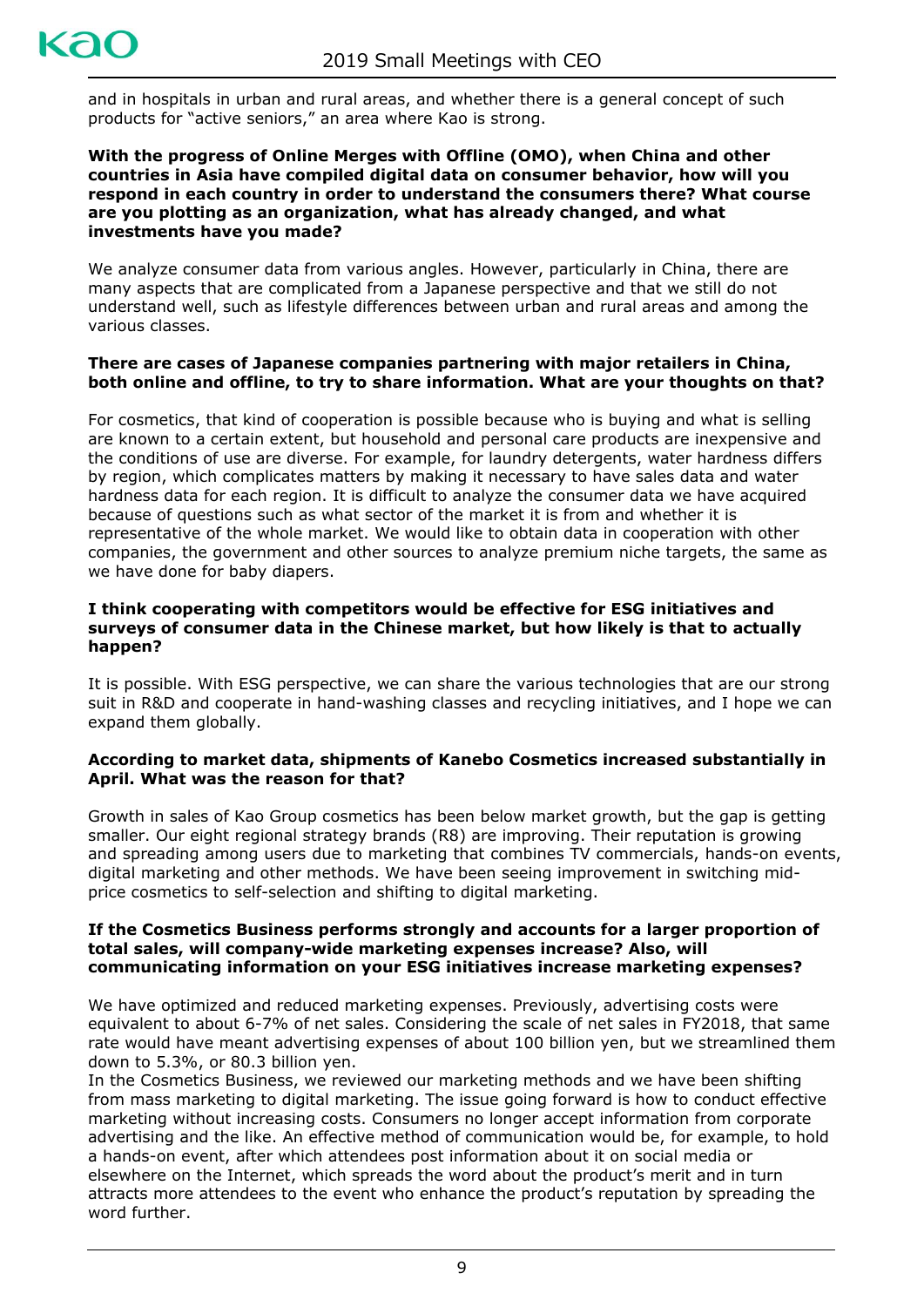# kac

As for ESG, we need to gain consumers' understanding of its relevance through advertising that promotes products from a different perspective. We have to consider those kinds of expenditures, but we would like to keep them within a certain scope so that advertising expenses do not increase.

#### **To achieve your company-wide operating margin target of 15% in FY2020, I think you will need to improve the operating margin of the Cosmetics Business to offset baby diapers. Will you be able to continue improving it through progress in structural reforms, or will you have to consider the risk of a decline in the profit margin of brands other than the G11 and R8 brands?**

The Cosmetics Business is making good progress. It had an operating margin of 9.9% in FY2018 and is aiming for 11-12% this year. By also working in areas such as building up travel retail, which is still small in scale, we intend to make up for the delay in recovery and achieve a 15% operating margin soon.

After that, growth will need to come from brand image. We want to create a whole new world of cosmetics that includes Fine Fiber technology applications and personalization.

The Cosmetics Business can offset baby diapers for a while, but we must achieve a recovery for baby diapers and come up with another mainstay product. We are considering whether it will be a new product in the intersection of the fields of cleanliness, beauty and health or a skin care product, or whether we can make a comeback with a reorganization in the Americas and Europe or a shampoo or conditioner product.

Sales of sanitary napkins are growing, but that alone will not be enough.

## **Among Japanese companies in the cosmetics market in China, one company seems to have a substantial lead. Can you envision a scenario in which Kao's share would grow sharply, as it did with baby diapers?**

We are still at an early stage with our prestige brands, but our *Curél* and *freeplus* brands have been growing substantially in the mass market.

## **Has the experience of achieving a 15% share immediately upon launching the baby diaper business in China helped the Cosmetics Business?**

Our focus on the e-commerce channel, where growth is expected, has been a factor in the growth of baby diapers in China. Responding quickly to new changes is important for business growth. The Cosmetics Business has also been conducting various initiatives.

## **You also need to expand the scale of the Consumer Products Business in the Americas and Europe. Will you do that by expanding sales of** *Bioré***?**

We will, but we are also considering other approaches with an ESG perspective, for example.

#### **Is it efficient to compete with Procter & Gamble, L'Oreal and Unilever in markets in the Americas and Europe, where Kao does not have a high level of recognition? Instead, couldn't you try a "Kao Inside" strategy where you partner with competitors in the B-to-B Chemical Business and supply materials to them? Looking at the next 30 years, how will your global strategy change?**

We have three global strategies. 1) Roll out the Consumer Products Business in the Philippines, Mexico and other countries where the Chemical Business operates. 2) Roll out the Consumer Products Business in regions where ESG initiatives are in effect. We have been considering India and the Middle East, but with an ESG perspective, the countries and regions where we plan to roll out business will be different from before: If we tackle the plastic waste problem, then it will be Europe; if we deal with hygienic conditions, then it will be Africa. 3) Use the Chemical Business to deploy Kao's materials in competitors' consumer products. For example, Kao is not able to sell its laundry detergents around the world, so we will supply our Bio IOS surfactant to competitors.

With an ESG perspective, we will be able to supply our competitors with distinctive products in a win-win relationship, so our global strategy will also change. Consequently, we must step up our efforts to a whole new level in fundamental research that leads to technology innovations.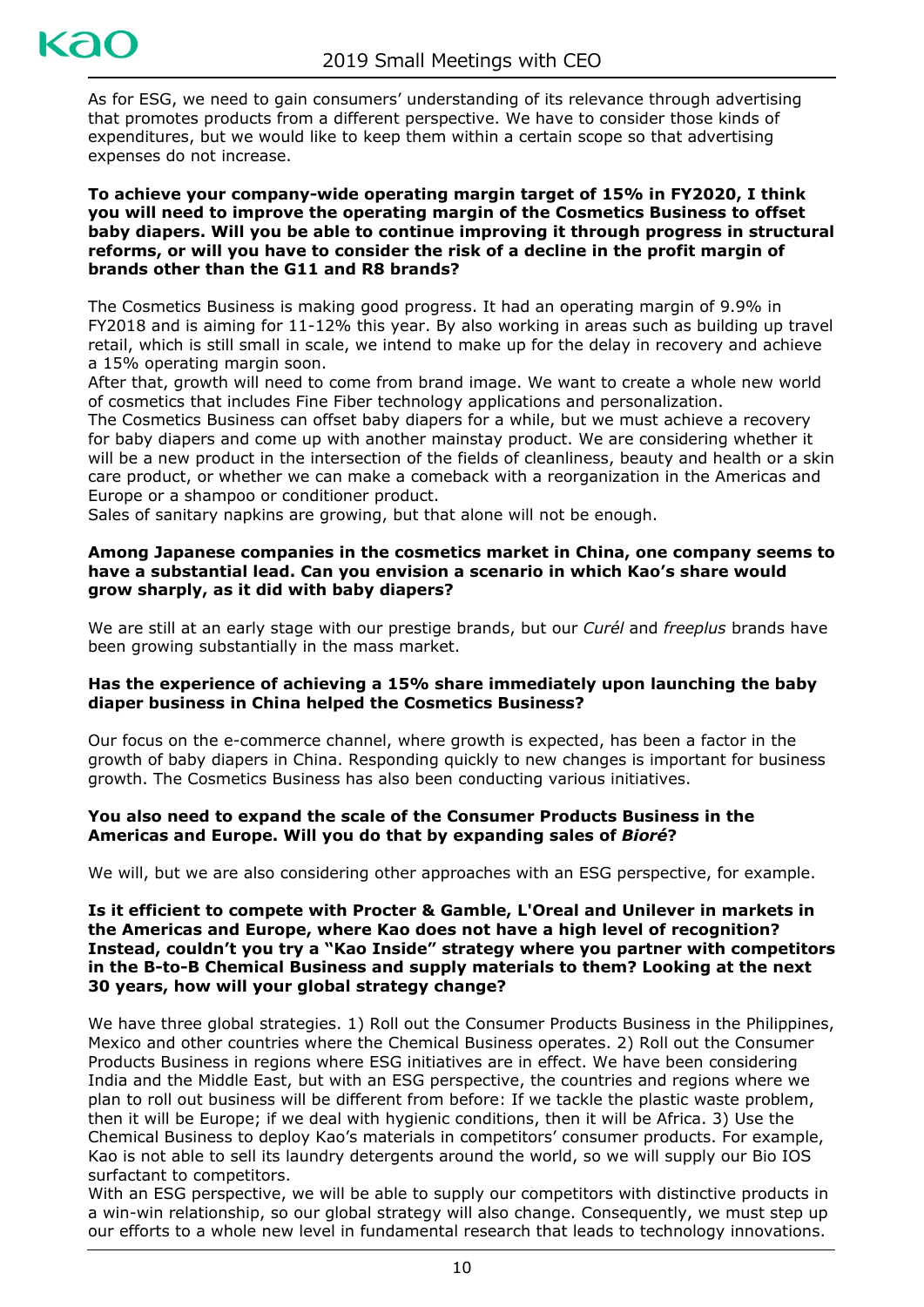**In Europe, companies specialize in B-to-B innovation or B-to-C efficiency. In Japan, there are companies that have both B-to-B and B-to-C businesses to maintain superior product development capabilities, but as a result, their profitability is lower than their global competitors. That is how they are viewed by the stock market as well. I think it would be good if the stock market recognized that it can expect unprecedented new growth under your new ESG strategy. How do you feel about that?**

I agree that it would be a good thing.

**You have said that the Consumer Products Business aims to achieve a 10% operating margin in both the Americas and Europe by FY2020. Is this the target for the growth in brand value that will result from increasing Kao's presence with your ESG initiatives? Or do you expect a further increase in the margin beyond 10% as a result of the ESG initiatives?**

I think we will achieve further increases in the margin with our ESG initiatives, but they will also require initial costs. We would like to make our first product offering as early as possible next year and follow it with the second as soon as possible thereafter.

**Of the last two times the consumption tax rate was raised in Japan, there seems to have been more last-minute demand the second time, according to the Family Household Income and Expenditure Survey. Do you expect an even greater increase in last-minute demand ahead of the third consumption tax rate hike in October 2019? Will products other than laundry detergents be subject to such demand? Will there be any problems in areas such as procuring raw materials to meet it?**

We are basically finished with our preparations for last-minute demand, and there are no problems with raw material procurement.

For this tax rate increase, a reduced tax rate system will be implemented, and the rate for food will not change, so last-minute demand for household and personal care products and cosmetics may be larger. On the other hand, this time the change in the tax rate is two percentage points, from 8% to 10%, so I think it is also possible that last-minute demand may not increase as much as the previous time, when the tax rate increase was three percentage points. In addition, the last time the tax rate increased, the volume of laundry detergents for sale in cases was too large, which led to returns. This time, we expect the number of cases for sale to be lower. Aside from laundry detergents, there will also be last-minute demand for sanitary napkins and baby diapers, but overall we expect last-minute demand to be roughly the same as last time.

#### **Do you have any concerns that the move toward higher-value-added products may collapse if business confidence worsens after the consumption tax hike in Japan? How will you respond if that occurs?**

In Japan, the business environment is severe as increases in food prices have an impact on personal consumption, and household and personal care products and cosmetics may also be affected by the consumption tax rate increase. On the other hand, mobile phone charges are decreasing and the sharing economy is expanding, so we expect an increase in trial purchases that lead to selective consumption among Millennials and Generation Zers who are in their 20s and 30s. We intend to stimulate consumption by offering attractive products and opportunities to try them. It will be important to respond to the diversification of consumer needs.

## **Are you aiming for operating income of around 70 billion yen in the third quarter?**

Yes, around that.

The larger the market share, the greater the impact of the consumption tax rate increase will be. If the rate hike is postponed, at the very least we must increase sales and income by considering ways to optimize sales and income from approximately 2,000 items, including moving new product launches forward and dealing with seasonal products.